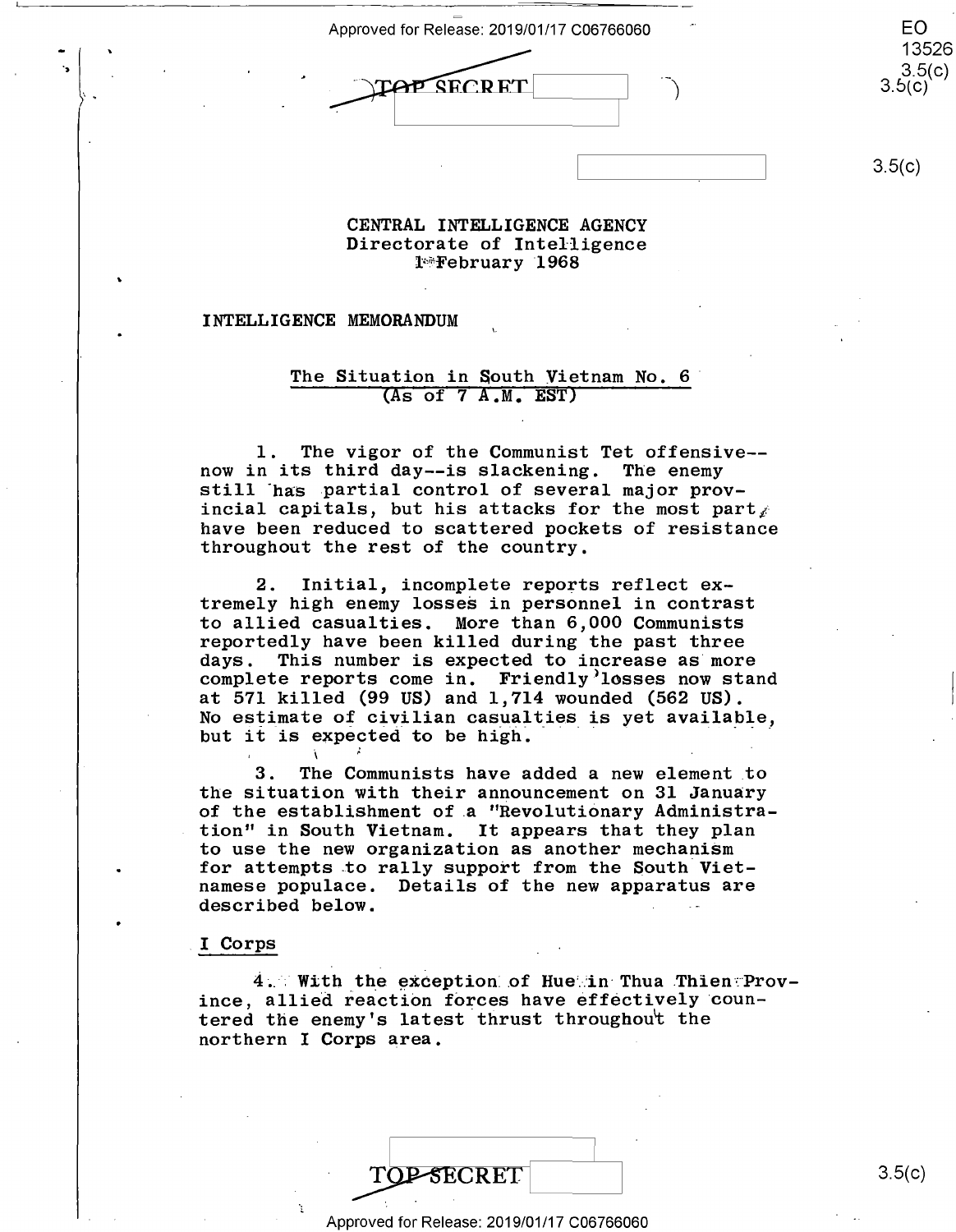Approved for Release: 2019/01/17 C06766060 Approved forRelease: 2019/01/17 006766060

TOP SECRET

3.5(c) 3.5(0)

5. Quang Tri city: Two battalions of Commu-\_ 5. Quang Tri city: Two battalions of Commu nist troops attacked this northernmost provincial capital nist troops attacked this northernmost provincial capital yesterday afternoon, but were forced to withdraw yesterday afternoon, but were forced to withdraw early this morning. An estimated 300 bodies were early this morning. An estimated 300 bodies were left behind by the **retreating** enemy force. The left behind by the retreating enemy force. The city is now considered secure. city is now considered secure.

)

6. Hue: An enemy force believed to be of regimental size, and tentatively identified as the North mental size, and tentatively identified as the North important sector of the city. They are concentrated north of the Huong River in the "imperial city" or north of the Huong River in the "imperial city" or citadel. However, key military installations in this citadel. However, key military installations in this sector, including the South Vietnamese 1st Division Headquarters, are still in allied hands and believed to Headquarters, are still in allied hands and believed to be in no immediate danger. The enemy may attempt to we in he immediate danger. The enemy may accompt to make a prolonged stand within the citadel, which is relatively easy to defend. relatively easy to defend.

7. Hoi An: The provincial capital of Quang Nam is reported by MACV to be'under complete allied Nam is reported by MACV to be\under complete allied control. ,However, several smaller towns, including control. .However, several smaller towns, including a district·capital west of Hoi An, were attacked by <sup>a</sup> district capital west of Hoi An, were attacked by enemy forces vesterday. South Korean Marines were dispatched to the area and have encountered sporadic dispatched to the area and have encountered Sporadic resistance. resistance.

8. Tam Ky: Enemy attacks and attempts to overrun Quang Tin's capital city were repulsed late run Quang TIn's capital city were repulsed late run waang in 5 capital cray word repaired into resterday and the city is now quiet. The fighting cost the enemy some 226 killed; South Vietnamese cost the enemy some 226 killed; South Vietnamese and American casualties were light. and American casualties were light.

9. Quang Ngai City: Sporadic contact was re-9. Quang Ngai City: Sporadic contact was reported continuing early this morning with enemy units ported continuing early this morning with enemy units ported continuing early this morning with enemy units<br>in isolated areas of the city. The city, nevertheless, appears to be largely in allied hands. less, appears to be largely in allied hands.

## II Corps II Corps

10. The cities of Kontum and Ban Me Thuot in the western highlands remained in contest at last the western highlands remained in contest at last report. Most of the cities in the coastal provinces report. Most of the cities in the coastal provinces have been secured, but sporadic contact is Still have been secured, but sporadic contact is Still reported in the outskirts of several provincial reported in the outskirts of several provincial **capitals.**  capitals. ' '

 $-2 -$ 

TOP SECRET TOP SECRET

 $3.5(c)$ 

Approved for Release: 2019/01/17 C06766060 Approved for Release: 2019/01/17 006766060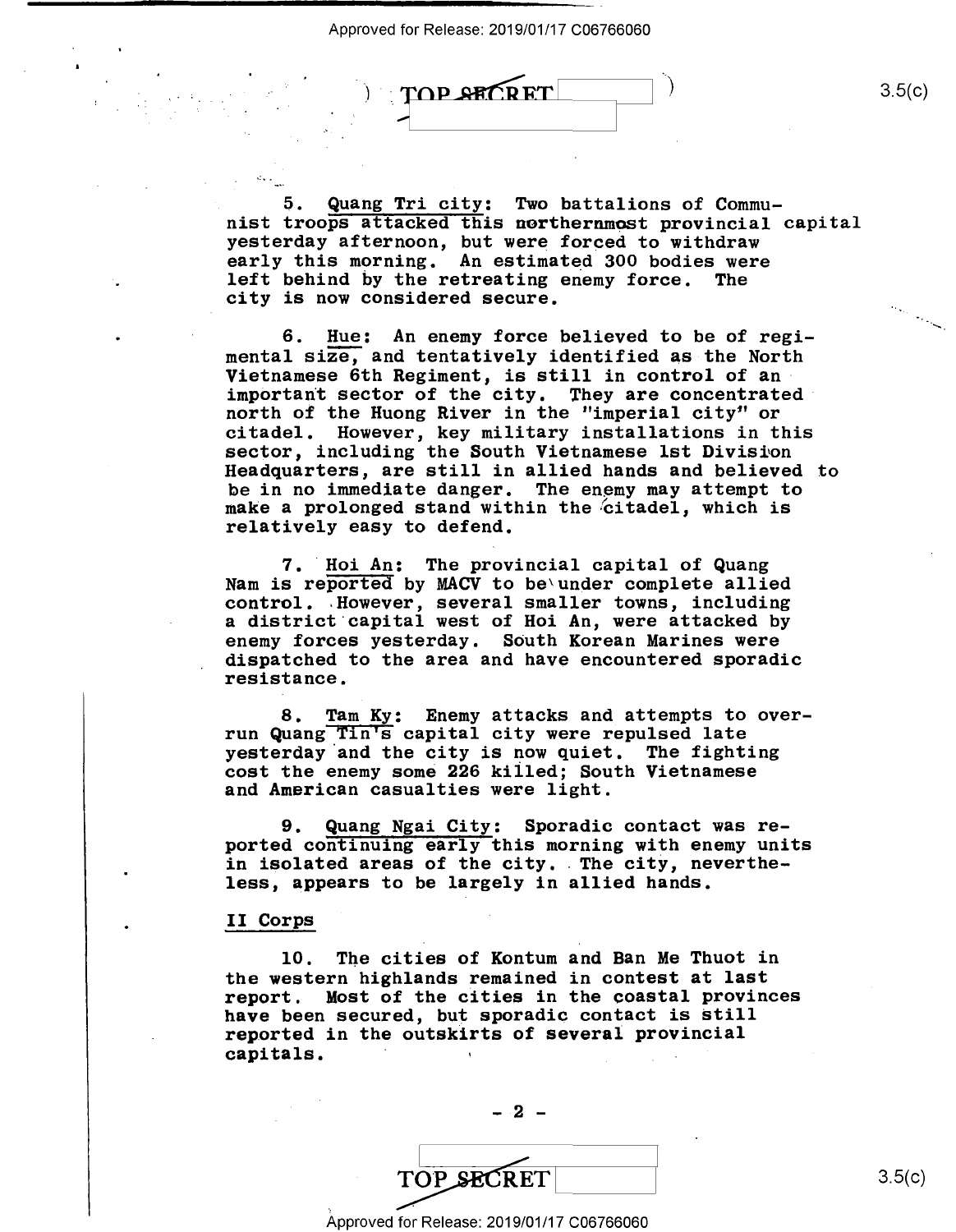$\overline{\phantom{1}}$ 

 $\rightarrow$ 

TOP SECRET

11. Kontum: The Communists still occupy about 11. Kontum: The Communists still occupy about half of the city; however, all allied military compounds and installations are controlled by friendly pounds and installations are controlled by friendly forces. US reinforcements are expected to completely clear the city today. A South Vietnamese civilian clear the city today. A South Vietnamese civilian who claims to have mingled with the enemy troops this morning reported that they hope to hold the this morning reported that they hope to hold the town for seven days until reinforcements arrive from town for seven days until reinforcements arrive from across the Cambodian border--some 35 miles to the west. across the Cambodian border-—some 35 miles to the west. To date, 210 enemy troops have been reported killed To date, 210 enemy troops have been reported killed in the heavy fighting. Enemy forces in the city are in the heavy fighting. Enemy forces in the city are identified as elements of the North Vietnamese 174th Regifuent supported by three Viet Cong local force and Regiment supported by three Viet Cong local force and sapper battalions. sapper battalions.

12. Ban Me Thuot: At mid-day on l February, 12. Ban me indot: At mid-day on I repruary,<br>heavy fighting was reported still going on in this city with the enemy force concentrated near the air-city with the enemy force concentrated near the air field. Two battalions of the North Vietnamese 33rd field. Two battalions of the North Vietnamese 33rd Process. The successive of the North Processments of the Regiment, together with a Viet Cong local force battalion and a district company have been identified battalion and <sup>a</sup> district company have been identified as participating in the action. The MACV compound and Headquarters of the South Vietnamese 24th Divi-and Headquanters of the South Vietnamese 24th Diviand houdquareds of the south victimates from Sivimanaged to hold out. The South Vietnamese 23rd Ranger managed to hold out. The South Vietnamese 23rd Ranger Battalion-has been airlifted into the city to assist Battalion has been airlifted into the city to assist in driving out the attackers. in driving out the attackers. '

13. Nha Trang: Light contact with elements of l3. Nha Trang: Light contact with elements of the retreating 8th Battalion of- the North Vietnamese the retreating 8th Battalion of the North Vietnamese 18B Regiment was reported west of the city during 18B Regiment was reported west of the city during the night. Also during the night, the airfield and the night. .Also during the night, the airfield and nearby Special Forces compound were hit by a barrage nearby Special Forces compound were hit by <sup>a</sup> barrage. of mortar fire. The action caused no casualties or of mortar fire. The action caused no casualties or damage to aircraft or facilities, however, the city damage to aircraft or facilities, however, the city is now quiet and completely in friendly control. is now quiet and completely-in friendly control.

14. Qui Nhon: An enemy force of undetermined l4. Qui Nhon: An enemy force of undetermined size attacked an ammunition dump at Qui; Nhon late size attacked an ammunition dump at Qui/Mon late<br>last night with 90-mm. recoilless rifle fire. At rast hight with 50-mm. Tecoritiess fifte file. At<br>last report, the depot was still on fire with parts of it already destroyed. A reaction force has been of it already destroyed. A reaction force has been deployed. deployed. '

15. No further action in the other major cities 15. No further action in the other major cities of II Corps has been reported. of II Corps has been reperted.

TOP SECRET

1919 - Jan Jawa Barat, papa kalendar dan kalendar dan kalendar dan kalendar dan kalendar dan kalendar dan kale<br>1919 - James Barat, bertukan berasal dan berasal dan berasal dan berasal dan berasal dan berasal dan berasal d

|<br>|<br>|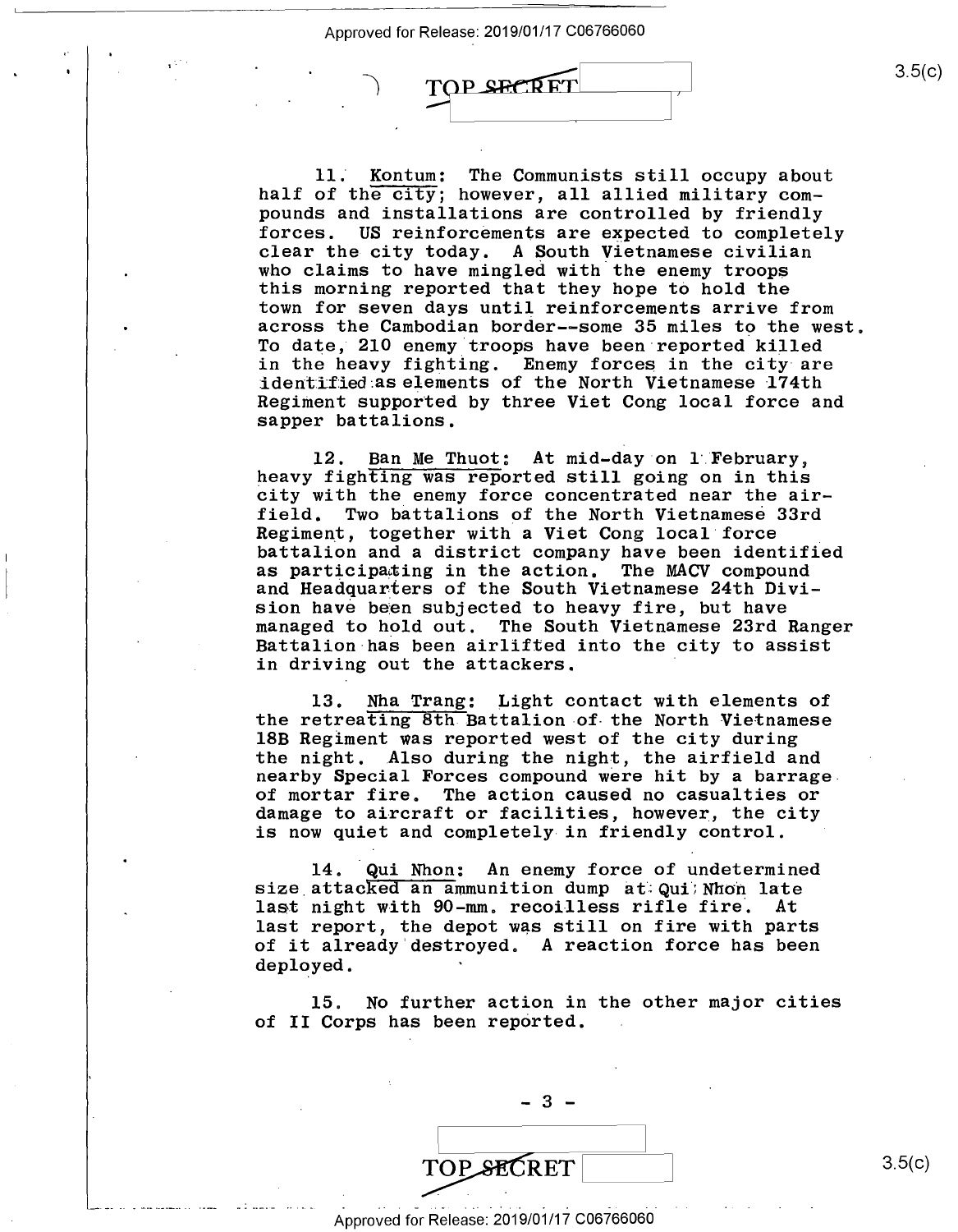Approved for Release: 2019/01/17 C06766060 Approved for Release: 2019/01/17 006766060

**TOP-SECRET** 

# Saigon and III Corps Saigon and III Corps

.....

16. Sharp fighting flared again in the Saigon 16. Sharp fighting flared again in the Saigon area late on 31 January and on 1 February. Within<br>the Tan Son Nhut airfield and headquarters complex northwest of the  $city_{\#}$  allied forces met heavy opposition while successfully clearing out a number position while successially clearing out a number<br>of enemy strongpoints. In the capital itself, heavy fighting took place on the-western outskirts near the fighting took place on the-western outskirts near the race track, and around the South Vietnamese Joint General Stafi"' compound. Fighting also flared at several eral Staff'compound. Fighting also flared at several points in the downtown area where enemy forces have points in the downtown area where.enemy forces have established pockets of resistance. established pockets of resistance. ' the Tan Son Nhut airfield and headquarters complex

17. By mid-day on 1 February, (local Saigon time) most enemy forces in the capital area had been time) most enemy forces in the capital area had been time, most enemy forces in the capital area had been<br>routed but Viet Cong platoons still held out in a building near the Joint General Staff compound and in the An Quang Buddhist Pagoda, while an estimated<br>100 Viet Cong were in the Gia Dinh market area. At last report allied troops were moving against these forces. 100 Viet Cong were in the Gia Dinh market area. At

18~ A late report indicates that South Vietnam-18. A late report indicates that South Vietnam ese forces were driven back in an attempt to clear the An Quang pagoda. This site is suspected by MACV to be \_the VC command post for their Saigon operation. to be the VC command post for their Saigon operation.

### IV Corps . IV COrps

19. In the delta south of Saigon sporadic heavy 19. In the delta south of Saigon sporadic heavy fighting continued on 1 February within or on the outskirts of several.provincial capitals and other smaller skirts of severa1.provincia1 capitals and other smaller towns. In no instance, however, have the Viet Cong completely gained· control of a major town·. completely gained control of <sup>a</sup> major town.

20. The heaviest ·enemy.attacks on 1 February 20. The heaviest-enemy attacks on 1 February in the delta were at My.Tho, the capital of Dinh Tuong in the delta were at My Tho, the capital of Dinh Tuong Province, and at Ben Tre in Kien Hoa Province and Province, and at Ben Tre in Kien Hoa Province and<br>Chau Phu in Chau Doc Province. My Tho was under heavy mortar and ground attack at noon on-the 1st.: US Army troops were scheduled to be airlifted into the city troops were scheduled to be airlifted into the city during the afternoon. At Ben Tre enemy action also continued on 1 February. Enemy forces are reported continued on 1 February. Enemy forces are reported . in regimental strength in this fight, but ARVN troops in regimental strength in this fight, but ARVN troops In regimental strength in this light, sat have treep-<br>were holding their own at last report. In Chau Doc Province, to the west along the Cambodian border, a

**TOP SECRET** 3.5(c)

- 4 -

 $-4$   $-$ 

Approved for Release: 2019/01/17 C06766060 Approved for- Release: 2019/01/17 006766060

3.5(c)  $|$ ) 3.5(c)

3.5(c)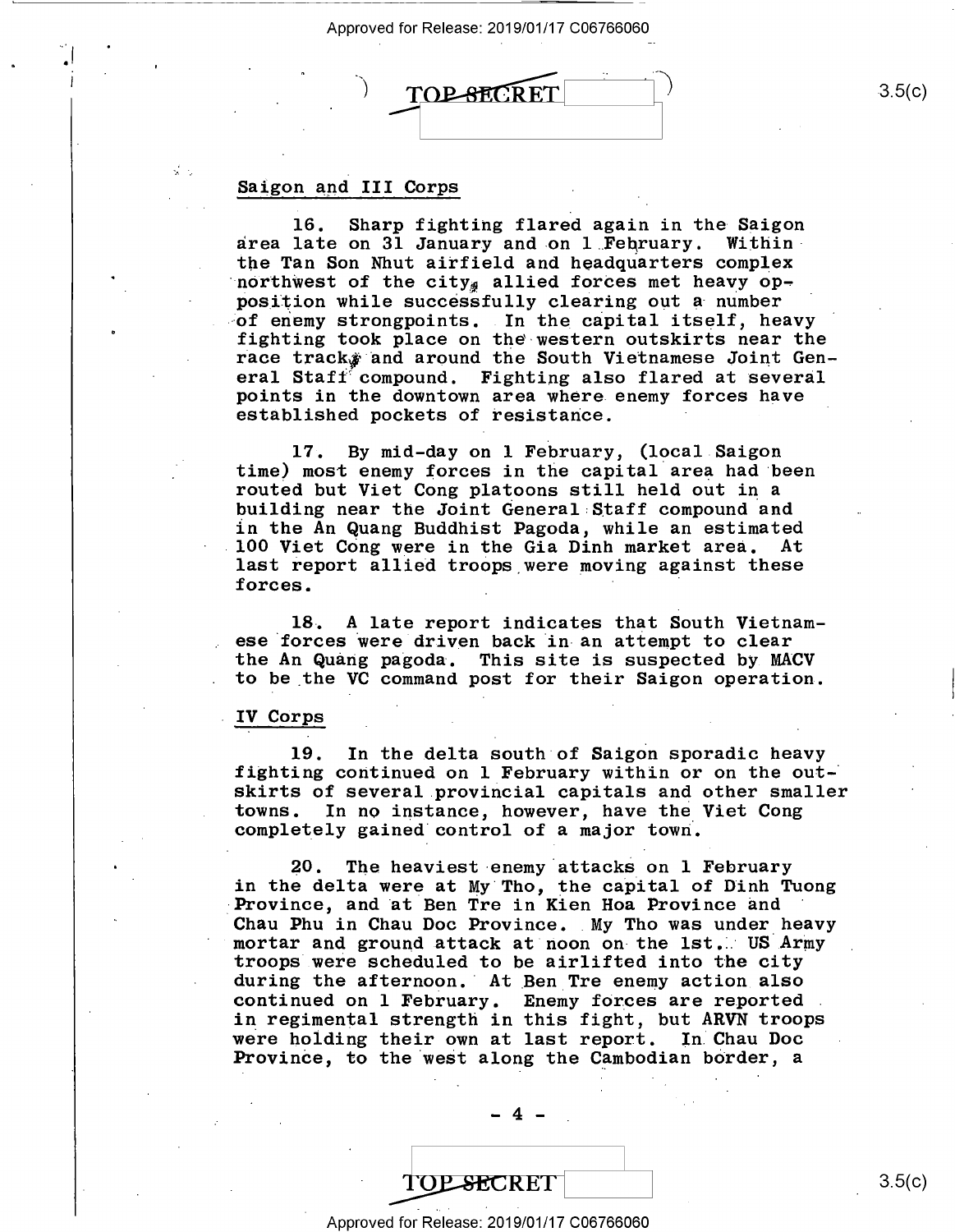

large Viet Cong force, which seized·control of Chau large Viet Cong force, which seized'control of Chau Phu city on the 31st, apparently is still contesting .Phu city on the 31st, apparently is still contesting the area and heavy fighting is reported within the the area and heavy fighting is reported within the city.  $\mathbf{city.}$ 

## Other Related Developments Other Related Deve10pments

21. 11Revolutionary Administration" Established: 21. "Revolutionary Administration" Established: The clandestine Viet Cong Liberation **Radio** in South The clandestine Viet Cong Liberation Radio in South Vietnam and Hanoi Radio late last night announced the Vietnam and Hanoi Radio late last night announced the establishment of a "Revolutionary Administration" in South Vietnam.

22. The "Revolutionary Administration" purportedly would have authority and administrative power in Saigon Would have authority and administrative power in Saigon and in areas where the Viet Cong have an influence on and in areas Where the Viet Cong have an influence on the people. The purpose of the "Revolutionary Power," according to the Communists, is to act as an authoritative voice to.demand the withdrawal of US forces to tive voice to demand the withdrawal of US forces to end the war and to call for negotiations with the end the war and to call for negotiations with the Liberation Front. The Hanoi broadcast asserted that 11an unprecedented enthusiastic atmosphere is powerfully "an unprecedented enthusiastic atmosphere is powerfully an unprecedented enthus has tic atmosphere is powerfully mounting throughout Saigon city and its suburbs." According to the broadcast, the Communists, in areas of the city they allegedly control, have started organizing thousands of "militia units" and establishing "revolu-thousands of "militia units" and'establishing "revolu tionary political parties." Liberation Front. The Hanoi broadcast asserted that

23. Since the new Communist political move has 23. Since the new Communist political move has been endorsed by both Hanoi and the Front radio, it.  $\frac{1}{2}$  would appear to be a carefully calculated act and. further attests to the extensive planning and to the high significance which the Communists attach to their bighthromeo which the communicate attach to see "

24. It would now appear, in view of their politi-24. It would now-appear, in View of their politi- cal move, that the Communists consider their current push to represent at.least the start of their classic 11general uprising" which has been their grand strategy "general uprising" which has been their grand strategy for some years in seizing power in South Vietnam. While they almost certainly do not expect to topple the Saigon government with their current of-topple the Saigon governmen<sup>t</sup> with\_their current of toppie the saigon government with their current or-<br>fensive, they may believe it will establish a better base for them in their attempts to influence the populace--especially.the urban populace. Communist populace—-especially.the urban populace. Communist population-employmently one determinisment communities the people, and their failure to influence those in push to represent at.1east the start of their classic

 $-5 -$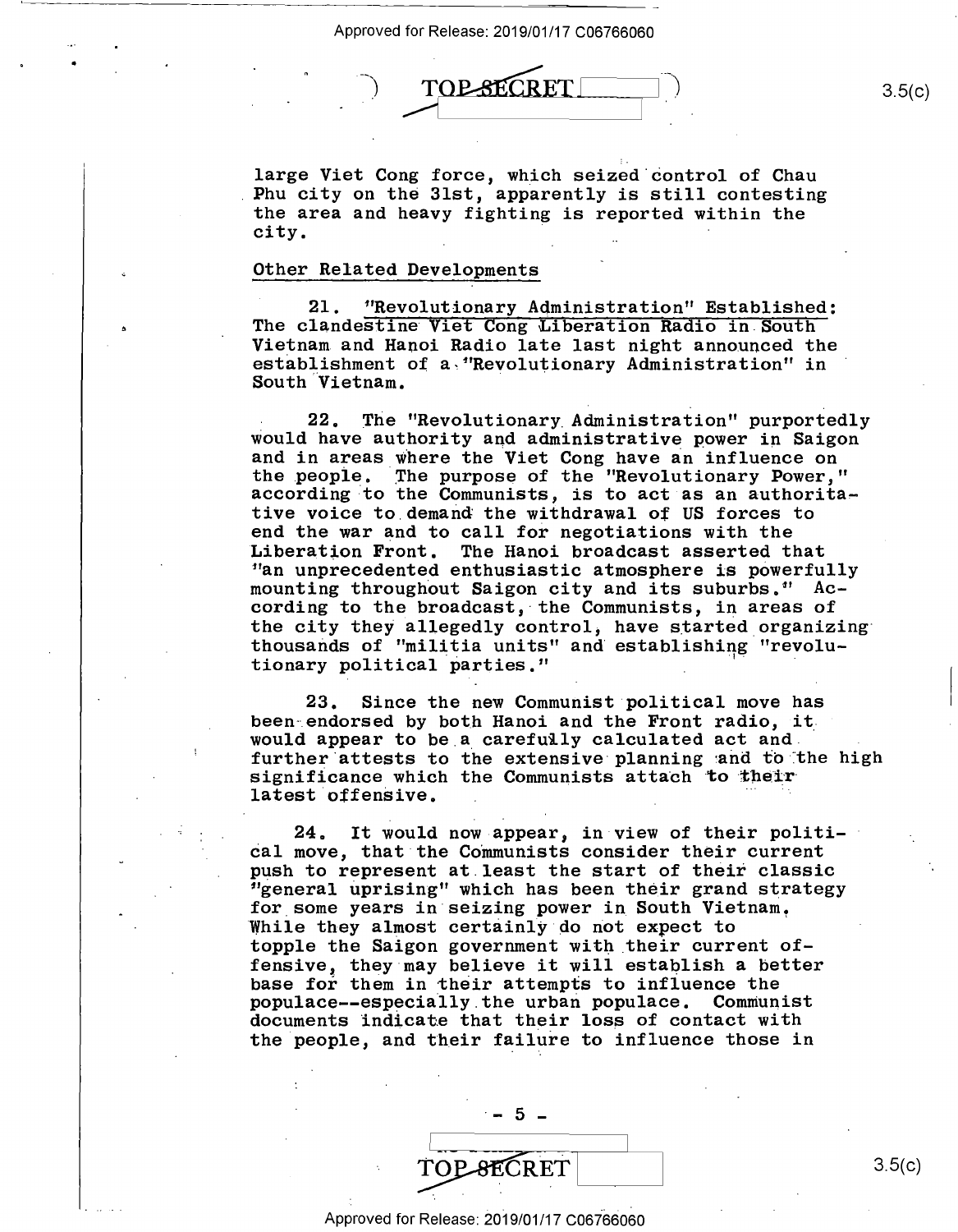.. Approved for Release: 2019/01/17 C06766060 Approved for Release: 2019/01/17 006766060



the cities, was increasingly their weakest point. the cities, was increasingly their weakest point. By a bold military move, accompanied by the estabby a bord millionly move, accompanied by the estable is interested in the set of a new political mechanism to facilitate contact, the Communists apparently hope to remedy the contact, the Communists apparently hope to remedy the situation. situation.

25. The full ramifications of the "Revolutionary 25. The full ramifications of the "Revolutionary Administration" will probably not be clear for some time. How it fits in with the long established Na-time. How it fits in with the long established National Liberation Front, for example, is still impre-tional Liberation Front, for example, is still imprecise. It would appear, however, that the Communists cise. It would appear, however, that the Communists<br>regard it as something in between the Front and the people, designed to facilitate greater popular sup-pe0p1e, designed to facilitate greater popular sup port. With their new organization, they can work better port. With their new organization, they can work better in the streets among the people without some of the in the streets among the people without some ofthe stigma attached by the NLF which posed in some respects stigma attached by the NLF which posed in some respects as a formal national government. regard it as something in between the Front and the

TOP SECRET 3.5(c)

Approved for Release: 2019/01/17 C06766060 Approved for Release: 2019/01/17 006766060

 $- 6 -$